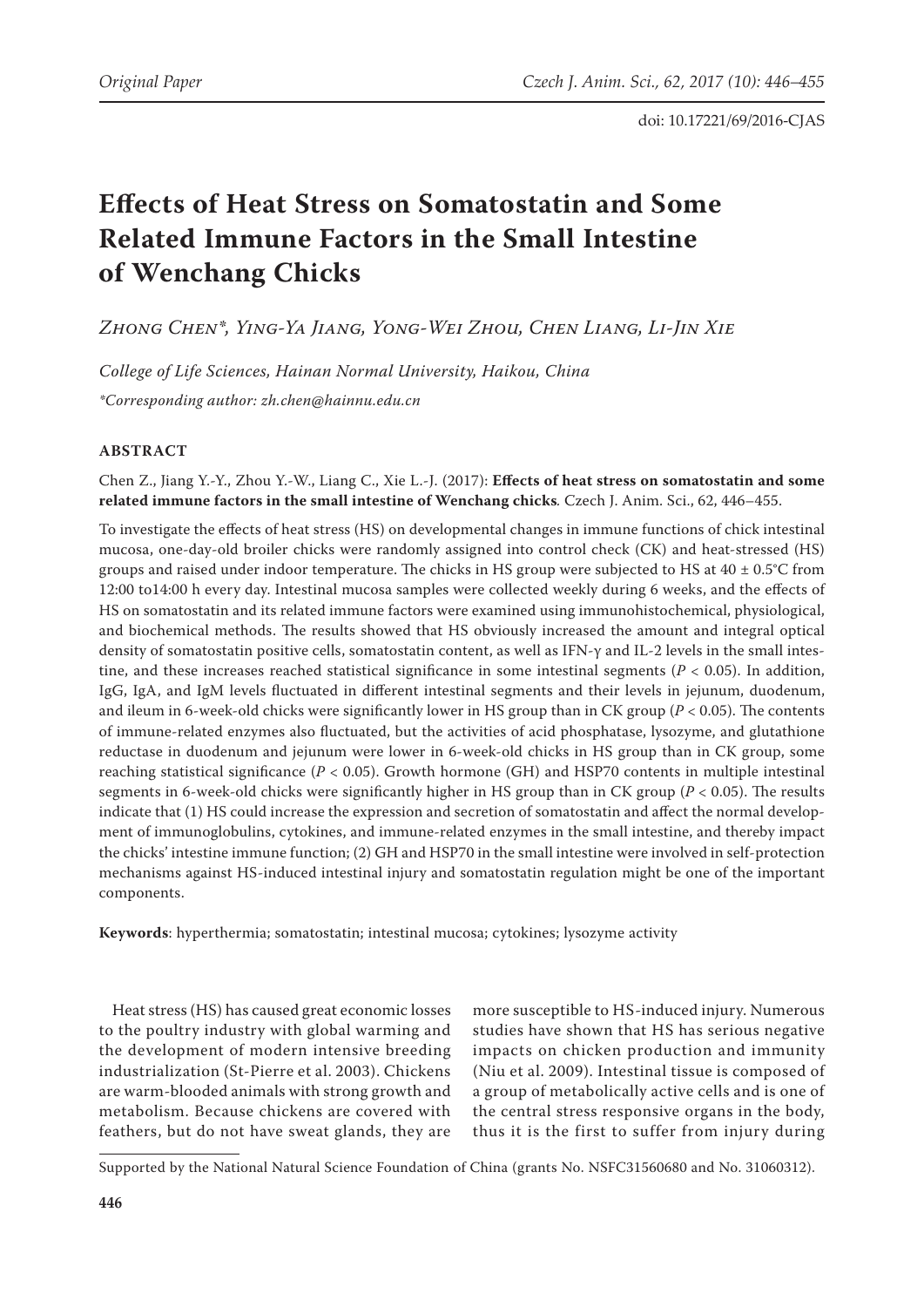stress, and the last to recover. In addition, because it contains a large amount of immune cells and neuroendocrine cells (Liu et al. 2013), it is an ideal organ to study HS mechanisms.

Currently, a large number of studies have shown that HS could impair the structure of small intestine, reduce villus length, mucosa thickness, crypt depth, and wall thickness to different degrees (Santos et al. 2015; Chen et al. 2015a), induce necrosis and shedding of epithelial cells, nudity and edema of lamina propria, fracture and missing of villa, as well as other organic lesions (Quinteiro-Filho et al. 2010). Moreover, HS decreases the digestion and absorption capacity of small intestine by affecting the activities of key enzymes related to intestinal functions, which has been considered as an important cause for degradation of production performance (Chen et al. 2014). However, the effects of HS on the immune functions of small intestine mucosa, an important immune organ, have been barely reported. Somatostatin is a brain-gut peptide with complex physiological functions. It could reduce the nutrients absorption and utilization of the body by direct or indirect involving in regulating many physiological functions, thereby inhibit the growth of animals (Klein and Sheridan 2008). In small intestine, somatostatin may not only inhibit digestive juices secretion, intestinal muscle contraction, and villus motility by binding to its receptor, but also regulate the immune function of small intestine mucosa by affecting secretion and proliferation of immune cells (Ishihara et al. 1999) and participating in inflammatory reactions (Zhu et al. 2007). Therefore, in this paper, we studied the changes in the levels of somatostatin, related intestinal mucosa immune factors, and the activities of enzymes related with the development of chicken under HS on intestinal immune function with the hope to provide new evidences for studies on the physiological mechanisms underlying the effects of HS on chicken production.

## **MATERIAL AND METHODS**

*Experimental design*. Totally 144 healthy oneday-old male Wenchang chicks (YongJi Live Stock Co. Ltd., Hainan, China) with no significant difference in body weight were randomly assigned into control check (CK) group and heat stressed (HS) group. They were subjected to conventional breeding management with free access to water and feed, meeting the nutrient standards (NRC 1994). During the experiment, chicks were hosted in large cages in the feeding house ( $7 \times 3.5 \times 3.5$  m) and maintained at  $30.6 \pm 1.1$ °C and relative humidity of  $65 \pm 6$ %. At 12:00–14:00 h every day, chicks in the HS group were placed in a large-capacity artificial climate chamber with temperature of  $40 \pm 0.5^{\circ}$ C and humidity of 70–80% for heat treatment and chicks in the CK group were placed in the same chamber without HS treatment for 2 h, and then returned to their rearing cages (Chen et al. 2015b). This experiment was conducted with ethics approval from the Hainan Normal University Animal Experimentation Ethics Committee.

*Sample collection*. Twelve chicks from each group were sacrificed at 15:00 at the end of weeks 1 to 6 after their jugular blood had been taken in a tube containing anticoagulant heparin. The plasma was obtained by centrifugation and stored at –20°C and their duodenum, jejunum, and ileum were dissected. After washed with ice-cold saline, a segment of 0.5 cm was taken and fixed in Bouin's fixative for 15–20 h, washed with 70% ethanol, and prepared as paraffin sections. Another segment of 3–5 cm was cut longitudinally. After rinsed with cold saline and dried with filter paper, the intestinal mucosa was collected by scraping with a razor blade into a centrifuge tube and stored at –20°C for future use.

*Immunohistochemical staining*. The collected tissues were prepared as 5-μm serial paraffin sections using conventional methods and stained using the SABC method and the DAB kit (Beijing Boisynthesis Biotechnology Ltd., China) as described by the manufacturers to detect the target proteins in chicks. After staining, the sections were sealed with neutral balsam, mounted on slides, and examined under a microscope. Cells with particles stained in tawny were considered positive. In addition, the negative control experiment was also performed.

*ELISA and enzyme activity*. Intestinal mucosal samples stored at –20°C were weighed and prepared as 10% suspension by adding a 9-fold volume of PBS solution. After centrifugation at 3000 rpm/min for 20 min at 4°C, the supernatant was collected and used to determine the contents of plasma and mucosal somatostatin and its related immune factors (immunoglobulin, IL-2, IFN-γ, growth hormone (GH), and HSP70) using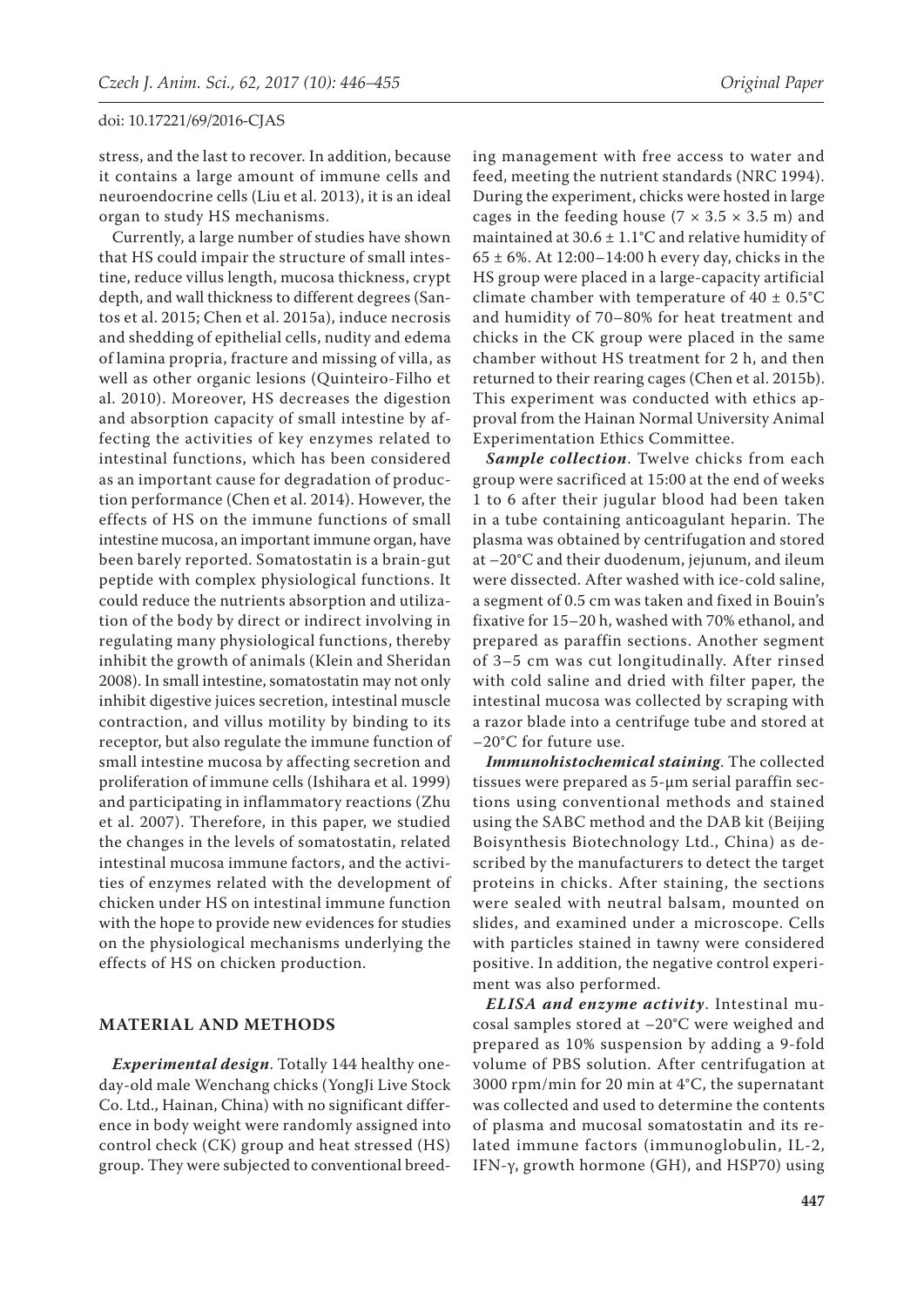the sandwich ELISA method in strict accordance with the manufacturer's instructions (Chicken ELISA kits, Shanghai Yu Ping Biotechnology Ltd., China) and to measure the activities of relevant enzymes (acid phosphatase, lysozyme, and glutathione reductase (GR)) using commercial kits according to the corresponding manufacturer's instructions (Nanjing Jiancheng Bioengineering Institute, China).

*Images and data processing*. The immunohistochemically stained sections of each intestinal segment were observed using an Olympus BX50F-3 microscope (Olympus Optical Co. Ltd., Japan). Images of 8–15 different fields of three cross-sections were taken using a digital camera YD400C (Shangdong Yichuang Electronics Ltd., China), saved, and analyzed using the Image-Pro Plus 6.0 analysis software. The amount and integral optical density (IOD) of somatostatin-positive cells were counted and measured, respectively.

Differences between different groups were statistically analyzed using ANOVA analysis and differences among multiple datasets were compared using Duncan's method with SPSS software (Version 17.0, 2008). *P-*values < 0.05 were considered statistically significant.

# **RESULTS**

*Changes in somatostatin content*. As shown in Figure 1, somatostatin immunoreactive cells had tan granular particles and were round. These cells were present in all segments of small intestine, showing the highest amount in duodenum, followed in turn by jejunum and ileum. Meanwhile, not tawny granules were seen in the negative control. The amount of somatostatin immunoreactive cells gradually lowered with the weeks of age increasing. Compared with that of CK group, the amount of





(**A**) immunostaining images showing the distribution of somatostatin positive cells in the intestine of chicks, magnification 400×, bar = 50 μm; (**B**) distribution of somatostatin positive immune cells in different sections of chicks' small intestine after different time of treatment; (**C**) integral optical density of somatostatin positive immune cells in different sections of chicks' small intestine after different time of treatment, arrows indicate positive cells significant difference between chicks at the same age in HS and CK groups (\**P* < 0.05, \*\**P* < 0.01)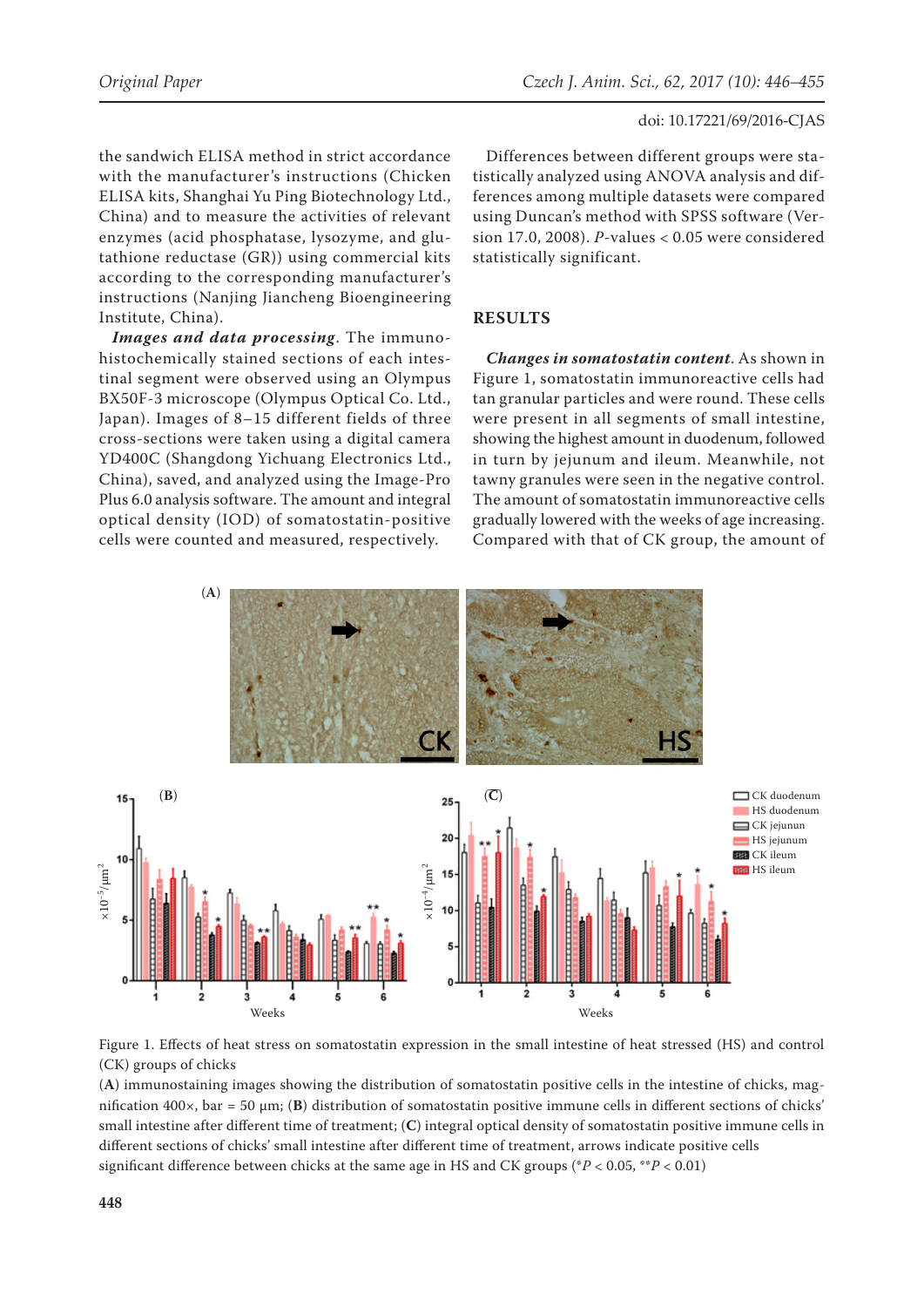| Items    | Groups     | Week 1            | Week 2                 | Week 3               | Week 4              | Week 5                           | Week 6                       | <b>SEM</b> |
|----------|------------|-------------------|------------------------|----------------------|---------------------|----------------------------------|------------------------------|------------|
|          | <b>CK</b>  | $156.38^{ab,B}$   | $141.43^{b}$           | $158.00^{ab}$        | 183.81 <sup>a</sup> | 154.13 <sup>ab</sup>             | 159.53 <sup>ab</sup>         | 10.56      |
| Plasma   | HS         | $191.29^{a,A}$    | $130.83^{\circ}$       | $167.17^{ab}$        | $158.92^b$          | $178.15^{ab}$                    | 178.39ab                     | 7.51       |
|          | $P$ -value | groups: NS        |                        |                      | weeks: 0.003        |                                  | groups $\times$ weeks: 0.022 |            |
| Duodenum | <b>CK</b>  | $258.80^a$        | $228.00^{ab}$          | 230.58 <sup>ab</sup> | $189.88^{b}$        | $237.61^{ab}$                    | $230.11^{ab}$                | 14.69      |
|          | <b>HS</b>  | $287.66^a$        | $268.49^{ab}$          | $240.49^{bc}$        | $214.65^{\circ}$    | $244.33^{bc}$                    | $240.19^{bc}$                | 12.18      |
|          | $P$ -value | groups: 0.017     |                        | weeks: $< 0.001$     |                     | groups × weeks: NS               |                              |            |
|          | <b>CK</b>  | $81.74^{c,B}$     | 82.31 <sup>c</sup>     | $90.10^{bc}$         | 119.32 <sup>a</sup> | $85.39^{c,B}$                    | $109.34^{ab}$                | 6.83       |
| Jejunum  | HS         | $198.70^{a,A}$    | 112.50 <sup>b</sup>    | $105.28^{b}$         | $125.16^{b}$        | $111.37^{b,A}$                   | 128.01 <sup>b</sup>          | 9.11       |
|          | $P$ -value | groups: < 0.001   |                        | weeks: $< 0.001$     |                     | groups $\times$ weeks: $< 0.001$ |                              |            |
|          | <b>CK</b>  | $112.50^{c,B}$    | $137.44^{bc,B}$        | $124.80^{bc}$        | $141.73^{bc,B}$     | $152.69^{\rm b}$                 | $229.39^{a,B}$               | 10.99      |
| Ileum    | <b>HS</b>  | $127.60^{d,A}$    | $164.71^{\text{cd,A}}$ | $143.55^{\text{cd}}$ | $226.47^{b,A}$      | $176.43^{\circ}$                 | $286.00^{a,A}$               | 12.73      |
|          | $P$ -value | groups: $< 0.001$ |                        | weeks: $< 0.001$     |                     | groups $\times$ weeks: 0.037     |                              |            |

Table 1. Effects of heat stress on the somatostatin level in chicks (pg/ml,  $n = 6$ )

 $CK = control group$ ,  $HS = heat-stressed group$ ,  $Week = week of age$ ,  $NS = not significant$ 

in the same row, data marked with the same superscripts or without lowercase superscripts are not significantly different (*P* > 0.05), while data marked with different lowercase superscripts are significantly different (*P* < 0.05); in the same column, data marked with A and B are significantly different (*P* < 0.05) in chicks at the same age between CK and HS groups, NS = *P* > 0.05

somatostatin immunoreactivity positive cells in HS group increased in 2-week-old jejunum and ileum, 3-week-old ileum, 5-week-old ileum as well as 6-week-old duodenum, jejunum, and ileum (Figure 1B). Their IOD values also increased in 1-week-old jejunum and ileum, 2-week-old jejunum and ileum, 5-week-old ileum, and 6-week-old duodenum, jejunum, and ileum of chicks in HS group (Figure 1C).

As shown in Table 1, the plasma somatostatin content oscillated around 155 pg/ml in CK group, reaching its maximum in 4-week-old chicks,

and around 170 pg/ml in HS group. Moreover, compared with that of chicks in CK group, blood somatostatin content was higher in 1-week-old chicks in HS group (*P* < 0.05), but lower in 2- and 4-week-old chicks in HS group, then higher again in 5- and 6-week-old chicks in HS group. There was an interaction between groups and ages (*P* < 0.05). Among different segments of small intestine, somatostatin content was the highest in duodenum, followed by ileum and jejunum. Somatostatin content decreased in duodenum, but increased in jejunum and ileum with weeks of age increasing,

|  |  | Table 2. Effects of heat stress on acidic phosphatase activity in the small intestine of chicks (U/g protein, $n = 6$ ) |
|--|--|-------------------------------------------------------------------------------------------------------------------------|
|--|--|-------------------------------------------------------------------------------------------------------------------------|

| Items    | Groups     | Week 1           | Week 2              | Week 3             | Week 4              | Week 5                       | Week 6         | <b>SEM</b> |
|----------|------------|------------------|---------------------|--------------------|---------------------|------------------------------|----------------|------------|
|          | <b>CK</b>  | $138.05^{\rm a}$ | 159.21 <sup>a</sup> | $152.46^{a,B}$     | 132.59 <sup>a</sup> | $90.62^{b}$                  | $127.91^{a,A}$ | 10.56      |
| Duodenum | <b>HS</b>  | $132.99^{bc}$    | $172.36^{ab}$       | $215.09^{a,A}$     | 159.49 <sup>b</sup> | 106.11 <sup>cd</sup>         | $77.67^{d,B}$  | 13.97      |
|          | $P$ -value | groups: NS       |                     | weeks: $< 0.001$   |                     | groups $\times$ weeks: 0.004 |                |            |
|          | <b>CK</b>  | 126.38           | 122.93              | 145.42             | 139.79              | 153.22                       | 136.40         | 15.92      |
| Jejunum  | HS         | 89.61            | 98.63               | 125.60             | 125.94              | 130.09                       | 120.20         | 11.62      |
|          | $P$ -value | groups: $0.011$  |                     | weeks: NS          |                     | groups $\times$ weeks: NS    |                |            |
|          | СK         | $19.10^{b}$      | 17.96 <sup>b</sup>  | $29.61^{b}$        | $38.49^{b}$         | $38.63^{b,B}$                | $84.83^{a,B}$  | 8.71       |
| Ileum    | <b>HS</b>  | $17.28^{\circ}$  | 12.26 <sup>c</sup>  | 55.69 <sup>b</sup> | $50.83^{b}$         | $59.52^{b,A}$                | $154.94^{a,A}$ | 7.20       |
|          | $P$ -value | groups: $0.001$  |                     | weeks: $< 0.001$   |                     | groups $\times$ weeks: 0.003 |                |            |

CK = control group, HS = heat-stressed group, Week = week of age, NS = not significant

in the same row, data marked with the same superscripts or without lowercase superscripts are not significantly different (*P* > 0.05), while data marked with different lowercase superscripts are significantly different (*P* < 0.05); in the same column, data marked with A and B are significantly different ( $P < 0.05$ ) in chicks at the same age between CK and HS groups,  $NS = P > 0.05$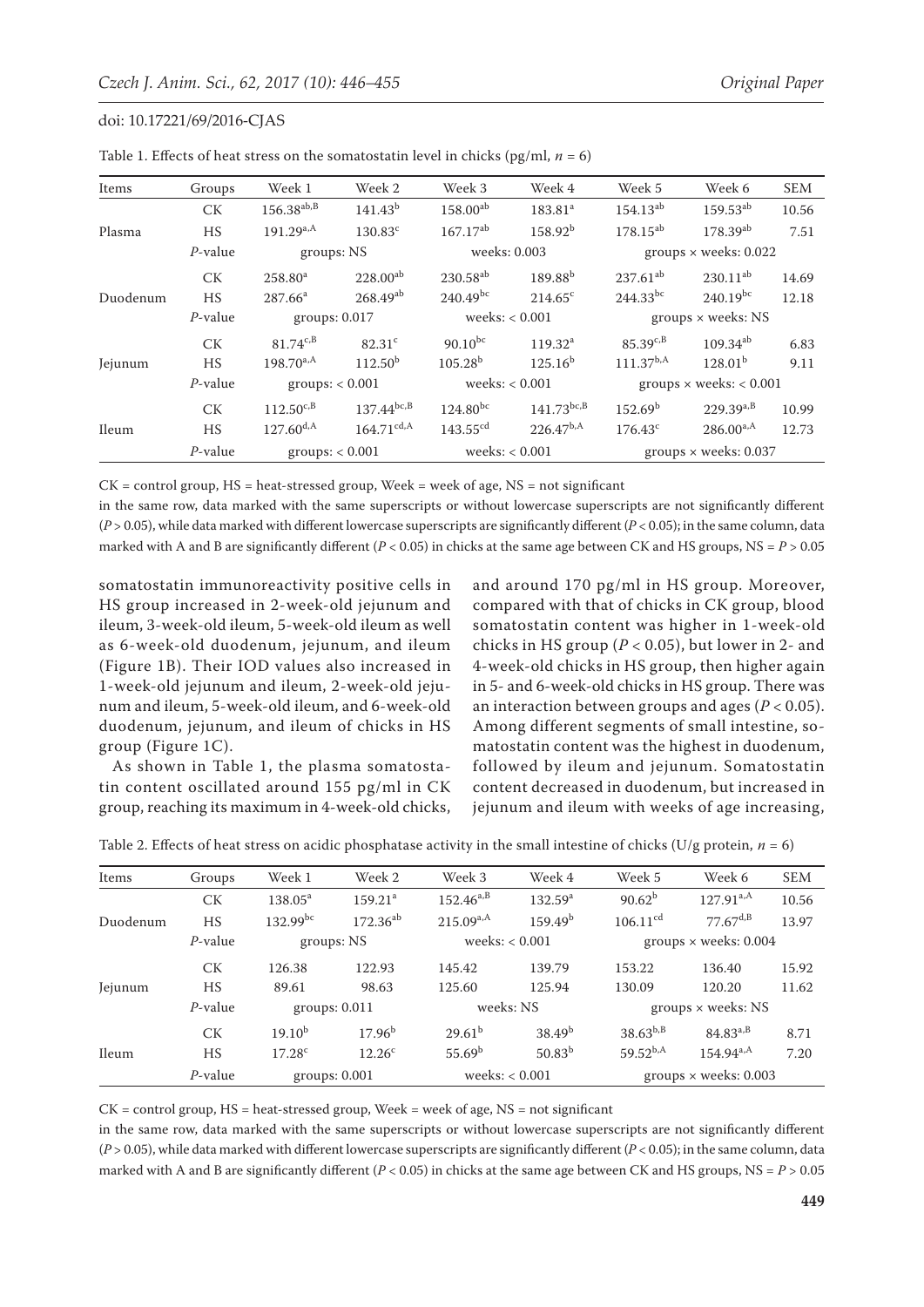especially showing a dramatic increase in ileum. Somatostatin content in jejunum and ileum was higher in HS group chicks than in CK group chicks of the same age ( $P < 0.05$ ). The interaction between groups and ages was significant in jejunum and ileum ( $P < 0.05$ ).

*Changes in immunoglobulin, IL-2, and IFN-γ contents*. As shown in Figure 2, IgG content was higher in intestinal mucosa, while IgM content was the lowest. In addition, although IgG, IgA, and IgM contents fluctuated in different intestinal segments of chicks at different ages, they all similarly increased with weeks of age increasing. At the first week of age, IgG content in all intestinal segments was higher in HS group than in CK group, but especially in jejunum, IgG content in HS group was significantly lower than that in CK group from 2 weeks of age (*P* < 0.05). In addition, IgG content in ileum of 4-week-old chicks was also significantly lower in HS group than in CK group  $(P < 0.05)$ .

Compared with that of CK group, IgA content in duodenum and jejunum was slightly higher in chicks at the early development stage in HS group. However, its content showed a downward trend with weeks of age increasing, reaching the same level to that in CK group in 6-weeks-old chicks, and was even significantly lower than that in CK group in duodenum (*P* < 0.05). HS decreased IgA content in ileum, and its level in 1-week-old chicks and 6-week-old chicks was significantly lower than that in CK group ( $P < 0.05$ ). HS significantly



Figure 2. Effects of heat stress on the change of immunoglobulin and cytokines levels in the small intestine of heat stressed (HS) and control (CK) groups of chicks

(**A**–**C**) content of immunoglobulin in duodenum, jejunum, ileum, respectively; (**D**–**F**) content of IL-2 and IFN-γ in duodenum, jejunum, ileum, respectively. In accordance with the kit manufacturer's requirements, sample was prepared as 10% suspension

significant difference between chicks at the same age in HS and CK groups (\**P* < 0.05, \*\**P* < 0.01)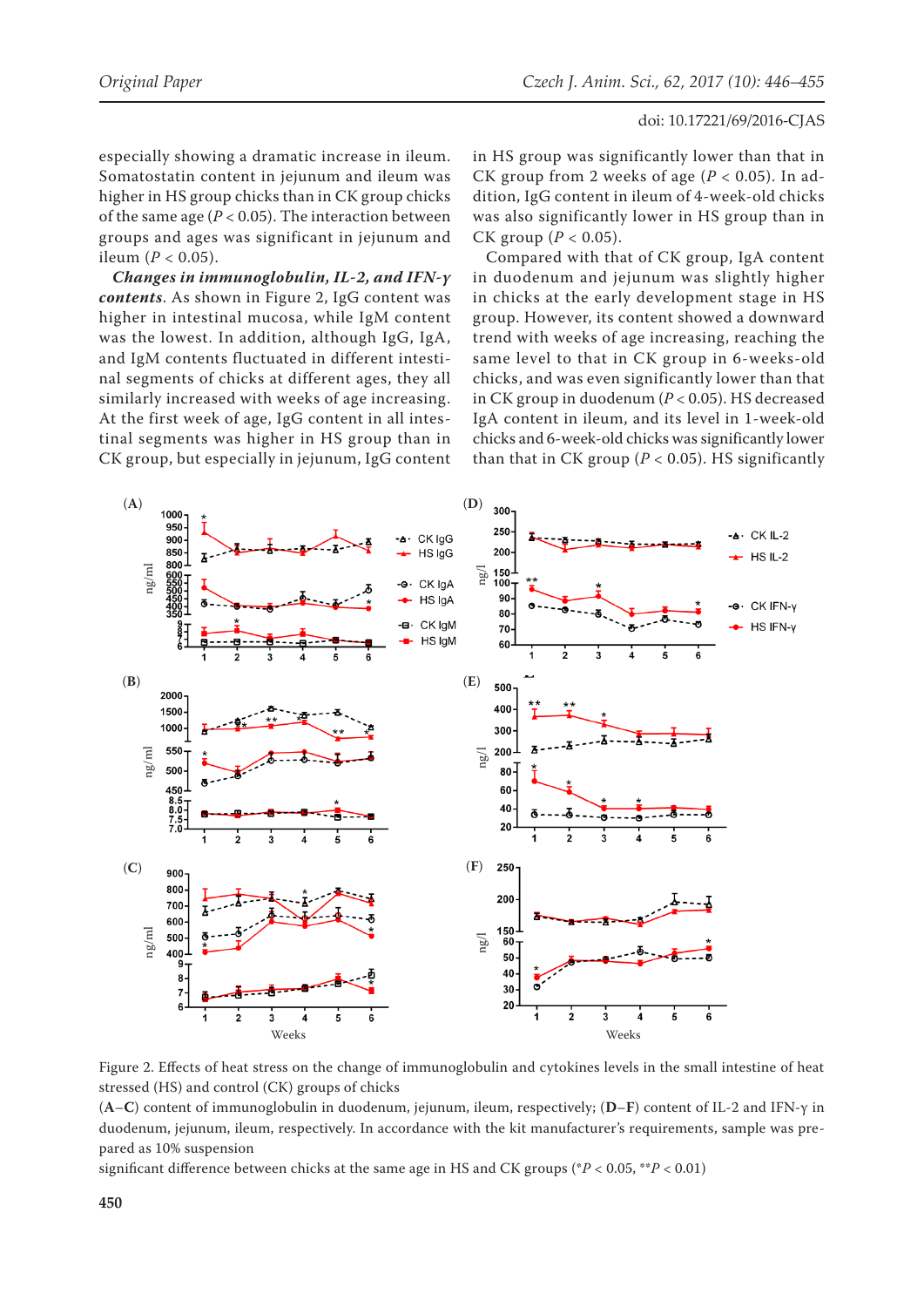| Items    | Groups     | Week 1             | Week 2                | Week 3             | Week 4             | Week 5             | Week 6                       | <b>SEM</b> |
|----------|------------|--------------------|-----------------------|--------------------|--------------------|--------------------|------------------------------|------------|
|          | <b>CK</b>  | 11.28 <sup>c</sup> | 12.77 <sup>c</sup>    | 9.57 <sup>c</sup>  | 24.47 <sup>a</sup> | $18.78^{b,A}$      | $22.78^{ab,A}$               | 1.24       |
| Duodenum | HS         | $9.58^{bc}$        | $12.71$ <sup>bc</sup> | 7.81 <sup>c</sup>  | 19.41 <sup>a</sup> | $13.75^{b,B}$      | $12.05^{bc,B}$               | 1.53       |
|          | $P$ -value | groups: < 0.001    |                       | weeks: $< 0.001$   |                    |                    | groups $\times$ weeks: 0.021 |            |
|          | <b>CK</b>  | 30.72              | 29.75                 | 27.69 <sup>A</sup> | 24.13              | 27.57              | $29.52^{\rm A}$              | 1.80       |
| Jejunum  | HS         | $28.48^{a}$        | $27.33^{ab}$          | $17.94^{c,B}$      | $20.68^{bc}$       | $25.81^{ab}$       | $22.97^{\text{abc},B}$       | 2.13       |
|          | $P$ -value | groups: 0.001      |                       | weeks: 0.004       |                    | groups × weeks: NS |                              |            |
|          | <b>CK</b>  | 18.70              | 11.31                 | 17.09              | $17.47^{\rm B}$    | 10.85              | 7.32                         | 3.00       |
| Ileum    | <b>HS</b>  | $20.76^{ab}$       | $18.03^{ab}$          | $19.85^{ab}$       | $25.64^{a,A}$      | $12.36^{b}$        | 12.02 <sup>b</sup>           | 3.01       |
|          | $P$ -value |                    | groups: $0.025$       |                    | weeks: 0.001       |                    | groups $\times$ weeks: NS    |            |

Table 3. Effects of heat stress on lysozyme activity in the small intestine of chicks (U/mg protein,  $n = 6$ )

 $CK = control group$ ,  $HS = heat-stressed group$ ,  $Week = week of age$ ,  $NS = not significant$ 

in the same row, data marked with the same superscripts or without lowercase superscripts are not significantly different (*P* > 0.05), while data marked with different lowercase superscripts are significantly different (*P* < 0.05); in the same column, data marked with A and B are significantly different (*P* < 0.05) in chicks at the same age between CK and HS groups, NS = *P* > 0.05

increased IgM level in duodenum of 2-week-old chicks (*P* < 0.05) and jejunum of 5-week-old chicks (*P* < 0.05), but significantly reduced it in ileum of 6-week-old chicks (8.23 vs 7.12, *P* = 0.050). IL-2 content fluctuated slightly, and showed significant difference in jejunum among 1, 2, 3-week-old chicks in HS group (*P* < 0.05). Compared with that in CK group, IFN-γ content in all intestinal segments showed varying degrees of increase in HS group, being significant in multiple segments (*P* < 0.05).

*Changes in enzyme activities*. Acid phosphatase, lysozyme, and GR exhibited some spatial specificity in different intestinal segments. As shown in Table 2, compared with CK group, HS increased acid phosphatase activity in duodenum and ileum, which was significant in duodenum of 3-week-old chicks ( $P < 0.05$ ) and in ileum of 5- and 6-weekold chicks (*P* < 0.05), but it gradually decreased in duodenum of chicks older than 3 weeks, reaching significance in 6-week-old chicks (*P* < 0.05); the interaction between groups and ages was significant in duodenum and ileum (*P* < 0.05).

As shown in Table 3, HS decreased lysozyme activity in duodenum and jejunum, which reached significance in duodenum of 5- and 6-week-old chicks and in jejunum of 3- and 6-week-old chicks (*P* < 0.05). But HS increased lysozyme activity in ileum, reaching a significant level in 4-week-old

|  |  |  | Table 4. Effects of heat stress on glutathione reductase activity in the small intestine of chicks (U/g protein, $n = 6$ ) |  |
|--|--|--|----------------------------------------------------------------------------------------------------------------------------|--|
|  |  |  |                                                                                                                            |  |

| Items    | Groups     | Week 1               | Week 2             | Week 3             | Week 4            | Week 5                    | Week 6             | <b>SEM</b> |
|----------|------------|----------------------|--------------------|--------------------|-------------------|---------------------------|--------------------|------------|
|          | <b>CK</b>  | $6.55^{ab}$          | $4.24^{b}$         | $8.16^{a,A}$       | $8.06^{a,A}$      | 6.19 <sup>ab</sup>        | $6.31^{ab}$        | 0.76       |
| Duodenum | <b>HS</b>  | 4.27 <sup>ab</sup>   | 3.90 <sup>b</sup>  | $4.53^{ab,B}$      | $5.18^{ab,B}$     | 5.89 <sup>a</sup>         | 5.81 <sup>a</sup>  | 0.56       |
|          | $P$ -value | groups: < 0.001      |                    | weeks: 0.006       |                   |                           | groups × weeks: NS |            |
|          | <b>CK</b>  | 12.90                | 12.33              | 9.77               | $9.05^{\text{A}}$ | 10.10                     | $10.58^{A}$        | 1.14       |
| Jejunum  | HS         | 9.92 <sup>a</sup>    | $8.80^{ab}$        | 7.89 <sup>ab</sup> | $6.56^{b,B}$      | 8.38 <sup>ab</sup>        | $7.83^{ab,B}$      | 0.87       |
|          | $P$ -value | $groups: 0.001$      |                    | weeks: 0.039       |                   | groups $\times$ weeks: NS |                    |            |
| Ileum    | <b>CK</b>  | 11.93 <sup>bcd</sup> | $7.65^{\rm d}$     | $16.34^{ab}$       | $14.90$ abc       | 10.37 <sup>cd,A</sup>     | 17.73 <sup>a</sup> | 1.62       |
|          | HS         | 14.81 <sup>a</sup>   | 14.07 <sup>a</sup> | $12.08^{ab}$       | $11.47^{ab}$      | $5.21^{b,B}$              | 15.60 <sup>a</sup> | 2.52       |
|          | $P$ -value | groups: NS           |                    | weeks: 0.005       |                   | groups $\times$ weeks: NS |                    |            |

 $CK = control group$ ,  $HS = heat-stressed group$ ,  $Week = week of age$ ,  $NS = not significant$ 

in the same row, data marked with the same superscripts or without lowercase superscripts are not significantly different (*P* > 0.05), while data marked with different lowercase superscripts are significantly different (*P* < 0.05); in the same column, data marked with A and B are significantly different (*P* < 0.05) in chicks at the same age between CK and HS groups, NS = *P* > 0.05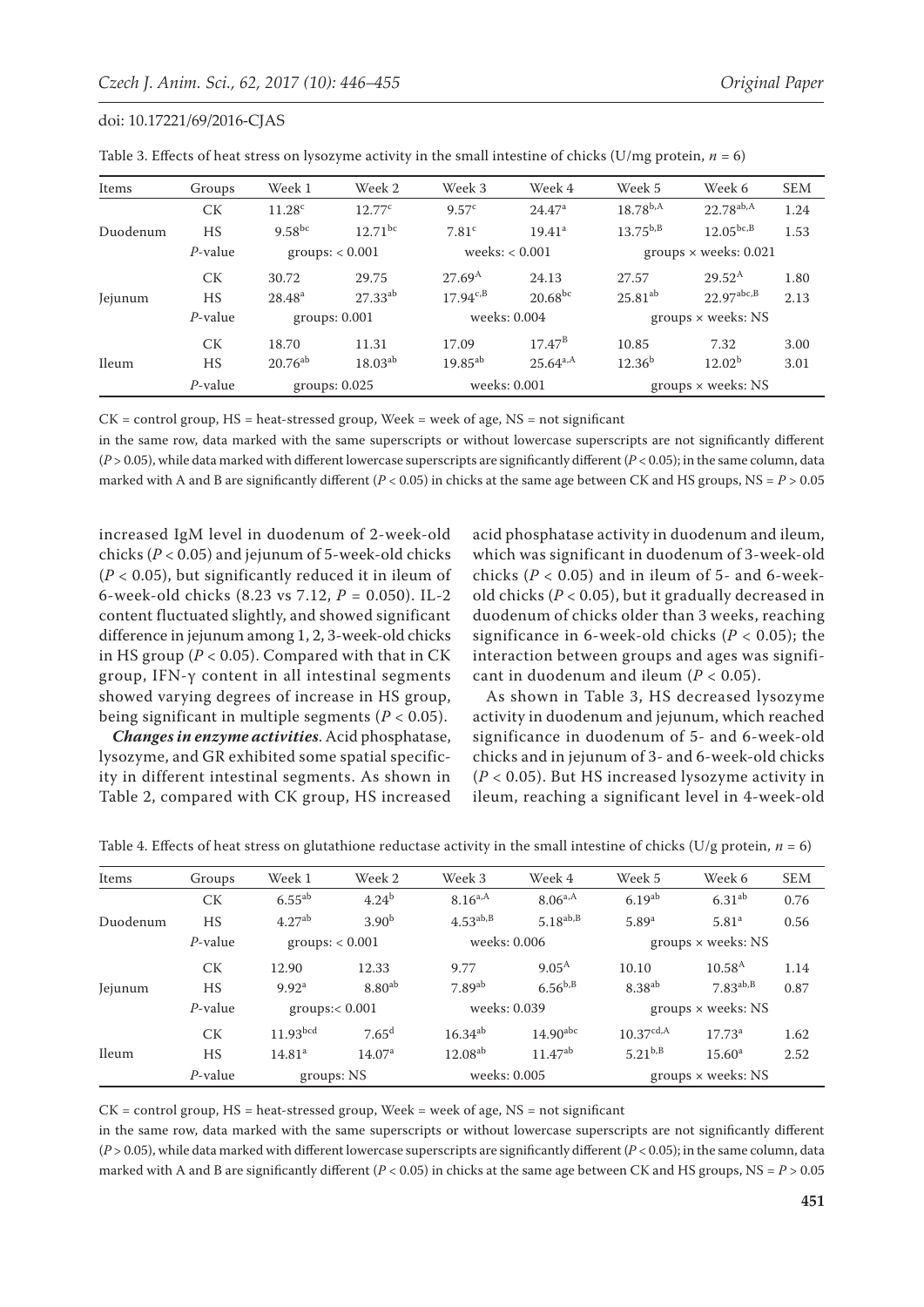| Items    | Groups     | Week 1            | Week 2         | Week 3           | Week 4             | Week 5                    | Week 6                        | <b>SEM</b> |
|----------|------------|-------------------|----------------|------------------|--------------------|---------------------------|-------------------------------|------------|
|          | <b>CK</b>  | $16.59^{b,B}$     | $17.23^{b,B}$  | $17.05^{\rm b}$  | $16.16^{bB}$       | $16.94^{b,B}$             | $22.95 \pm 0.97^{\text{a}}$   | 0.91       |
| Duodenum | <b>HS</b>  | $25.66^{ab,A}$    | $27.39^{a,A}$  | $21.07^{ab}$     | $18.31^{b,A}$      | $22.18^{ab,A}$            | $24.37 \pm 1.39^{ab}$         | 1.89       |
|          | $P$ -value | groups: $< 0.001$ |                | weeks: 0.009     |                    |                           | groups $\times$ weeks: NS     |            |
|          | <b>CK</b>  | $11.64^c$         | $12.91^{bc,B}$ | $15.60^{bc,B}$   | $13.40^{bc,B}$     | $18.79^{b,B}$             | $31.33 \pm 3.51^a$            | 2.12       |
| Jejunum  | <b>HS</b>  | $12.12^c$         | $21.36^{b,A}$  | $22.94^{b,A}$    | $20.30^{b,A}$      | $25.85^{b,A}$             | $46.84 \pm 5.87$ <sup>a</sup> | 2.28       |
|          | $P$ -value | groups: $< 0.001$ |                | weeks: $< 0.001$ |                    | groups $\times$ weeks: NS |                               |            |
| Ileum    | <b>CK</b>  | $12.12^c$         | $12.38^{c,B}$  | $17.66^{bc}$     | 18.98 <sup>b</sup> | $25.32^{a,B}$             | $29.54 \pm 2.15^a$            | 2.05       |
|          | <b>HS</b>  | $16.34^c$         | $20.04^{bc,A}$ | $22.15^{bc}$     | $26.38^{b}$        | $33.77^{a,A}$             | $36.41 \pm 2.27$ <sup>a</sup> | 2.22       |
|          | $P$ -value | groups: $< 0.001$ |                | weeks: $< 0.001$ |                    | groups $\times$ weeks: NS |                               |            |

| Table 5. Effects of heat stress on growth hormone content in the small intestine of chicks ( $\mu$ g/l, $n = 6$ ) |  |  |  |  |
|-------------------------------------------------------------------------------------------------------------------|--|--|--|--|
|-------------------------------------------------------------------------------------------------------------------|--|--|--|--|

 $CK = control group$ ,  $HS = heat-stressed group$ ,  $Week = week of age$ ,  $NS = not significant$ 

in the same row, data marked with the same superscripts or without lowercase superscripts are not significantly different (*P* > 0.05), while data marked with different lowercase superscripts are significantly different (*P* < 0.05); in the same column, data marked with A and B are significantly different (*P* < 0.05) in chicks at the same age between CK and HS groups, NS = *P* > 0.05

chicks (*P* < 0.05). There was an interaction between groups and ages only in duodenum (*P* < 0.05).

As shown in Table 4, HS reduced GR activity in duodenum and jejunum, reaching significance in duodenum of 3- and 4-week-old chicks and in jejunum of 4- and 6-week-old chicks (*P* < 0.05). By comparison, HS decreased GR activity in ileum of chicks older than 3 weeks, reaching significance in 5-week-old chicks (*P* < 0.05). There was no interaction between groups and ages (*P >* 0.05).

*Changes in GH and HSP70 contents*. As shown in Table 5, GH contents in different intestinal segments of chicks increased with their age increasing and were the highest in 6-week-olds. Compared with CK group, HS increased GH content, showing significant differences in different intestinal segments of chicks at different age (*P* < 0.05). There was no interaction between groups and ages  $(P > 0.05)$ .

As shown in Table 6, HSP70 content was significantly higher in duodenum than in other segments. With age increasing, HSP70 level decreased in duodenum, but increased in jejunum and especially in ileum, where it increased more dramatically. Compared with CK group, HS enhanced the HSP70 level in all intestinal segments, showing significant differences in different intestinal segments of chicks at different age (*P* < 0.05). There

Table 6. Effects of heat stress on HSP70 content in the small intestine of chicks (ng/l,  $n = 6$ )

| Items    | Groups     | Week 1               | Week 2          | Week 3              | Week 4              | Week 5                    | Week 6                       | <b>SEM</b> |
|----------|------------|----------------------|-----------------|---------------------|---------------------|---------------------------|------------------------------|------------|
|          | СK         | 366.22 <sup>a</sup>  | $319.55^{bc,B}$ | 328.80 <sup>b</sup> | $307.22^{bc}$       | $297.12^{c,B}$            | $266.40^{d,B}$               | 8.28       |
| Duodenum | HS         | $382.63^a$           | $345.77^{b,A}$  | 361.29ab            | 332.48 <sup>b</sup> | $338.34^{b,A}$            | $288.23^{c,A}$               | 10.61      |
|          | $P$ -value | groups: $< 0.001$    |                 | weeks: $< 0.001$    |                     | groups $\times$ weeks: NS |                              |            |
|          | <b>CK</b>  | $80.19^{c,B}$        | $84.64^{c,B}$   | $89.63^{bc,B}$      | $89.99^{bc,B}$      | $121.69^{ab}$             | 135.88 <sup>a</sup>          | 9.99       |
| Jejunum  | HS         | $112.25^{c,A}$       | $111.36^{c,A}$  | $137.71^{ab,A}$     | $130.06^{bc,A}$     | $157.66^a$                | $153.74^{ab}$                | 7.75       |
|          | $P$ -value | groups: $< 0.001$    |                 | weeks: $< 0.001$    |                     | groups × weeks: NS        |                              |            |
| Ileum    | <b>CK</b>  | $95.77$ <sup>d</sup> | $186.68^{c,B}$  | $215.20^{bc}$       | 255.27 <sup>b</sup> | 319.38 <sup>a</sup>       | $339.41^{a,B}$               | 16.18      |
|          | HS         | $106.46^d$           | $263.28^{c,A}$  | $231.23^c$          | 267.29c             | $355.44^{b}$              | $479.65^{a,A}$               | 18.64      |
|          | $P$ -value |                      | groups: 0.001   | weeks: $< 0.001$    |                     |                           | groups $\times$ weeks: 0.046 |            |

 $CK = control group$ ,  $HS = heat-stressed group$ ,  $Week = week of age$ ,  $NS = not significant$ 

in the same row, data marked with the same superscripts or without lowercase superscripts are not significantly different (*P* > 0.05), while data marked with different lowercase superscripts are significantly different (*P* < 0.05); in the same column, data marked with A and B are significantly different (*P* < 0.05) in chicks at the same age between CK and HS groups, NS = *P* > 0.05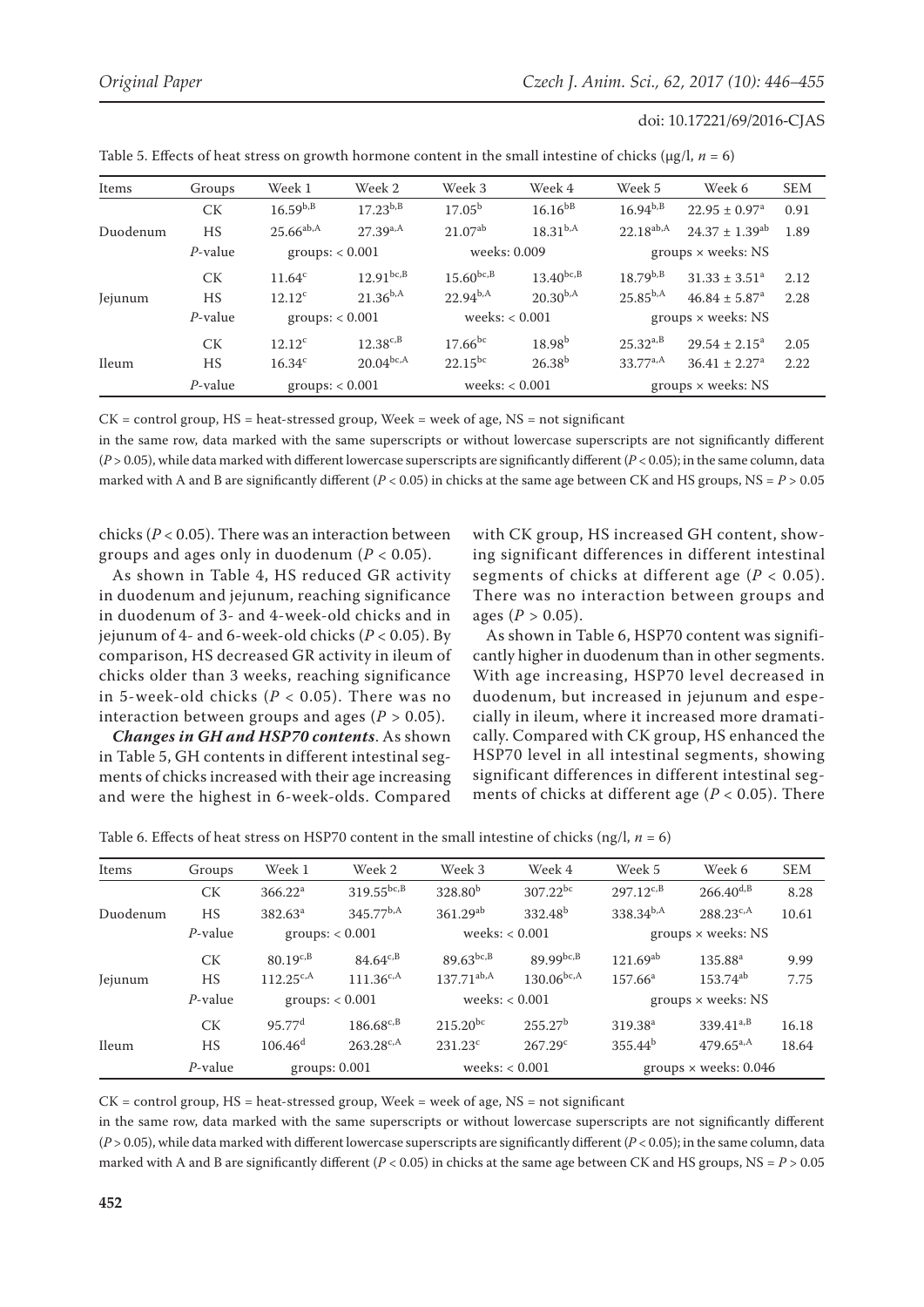was an interaction between groups and ages only in ileum (*P* < 0.05).

## **DISCUSSION**

Many scholars have studied the shape and distribution of somatostatin positive cells within the avian gastrointestinal tract (Gulmez et al. 2003). However, because of differences in species or experimental methods, their results on the distribution and development of somatostatin positive cells in different segments of digestive tract vary. For example, in *Chrysolophus pictus,* the density of somatostatin immunoreactive cells is higher in small intestine than in duodenum and jejunum (Li and An 2009); in *Phasianus colchica*, its density is the highest in ileum, followed by jejunum and duodenum and is rare in rectum (Li 2011); in goose, the type and amount of somatostatin immunoreactive cells decreased gradually from the front segments to the back segments of intestine (Deng et al. 1996); in Chinese Yellow Quail, somatostatin positive cells were distributed mostly in proventriculus, followed in turn by duodenum, jejunum, ileum, and rectum (Li et al. 2013). Our results showed that the density of somatostatin positive cells was higher in duodenum than in jejunum and ileum, which is consistent with the digestion and absorption characteristics of poultry intestine, because duodenum is the main site for digestion and absorption while other segments are the main sites for water absorption and undigested substances discharge. The gradual decrease in abundance of somatostatin positive cells may facilitate the full digestion and absorption of food in different segments of intestinal tract, indicating that there are some similarities in the distribution of somatostatin positive cells in small intestine between chick and other poultry and differences among species. The reasons for these phenomena remain to be further studied. Integral optical density (IOD) is the sum of optical density of each somatostatin positive cell multiplying its area. It is proportional to the total amount of the target substance, and a relatively reliable and stable semi-quantitative indicator. Our results showed that the IODs of somatostatin positive cells in different intestinal segments were higher in chicks of HS group than of CK group, indicating that HS increased total intestine somatostatin in chicks. Somatostatin could inhibit the release of anterior pituitary GH, which is the key hormone promoting animal growth. HS could significantly increase the amount of somatostatin in intestine. In addition, one

week of HS significantly increased the somatostatin level in HS chicks blood (*P* < 0.01 compared with CK), resulting in body's negative feedback regulation and subsequent fluctuation of somatostatin and GH contents in blood. But the overall somatostatin and GH contents were slightly higher in HS group than in CK group, indicating that HS increased the overall body somatostatin content in chicks.

Like functional changes in the entire immune system, changes in immunoglobulin during HS showed a clear time-dependent trend: the immunoglobulin expression was enhanced at the beginning of HS, and then it was gradually suppressed. The levels of IgG, IgA, and IgM in the small intestine of 6-weekold chicks in the HS group were no longer higher than those in CK group. This may be related to the changes in hypothalamic–pituitary–adrenal axis (Chrousos 1992). At the initial stage of HS treatment, the increased level of immunoglobulins in the intestinal immune system of chicks is conducive to improve the chicks' immune system and resistance to HS. However, prolonged HS damages intestinal mucosa and subsequently leads to decreased intestinal immune function (Chen et al. 2014). The above results indicate that HS stimulates the expression and secretion of somatostatin in small intestine. Because somatostatin has broad immunosuppressive effects including suppressing immunoglobulin synthesis, changes in immunoglobulin levels in small intestine may be also related with a varying somatostatin content. IL-2 and IFN-γ belong to Th1 cytokines and are pyrogenic factors to increase body temperature through acting on hypothalamus (Bateman et al. 1989). IL-2 is a lymphokine secreted by antigen stimulated T-lymphocytes. It can maintain T/B lymphocyte proliferation and differentiation, and improve the activity of natural killer cells, thus it plays an important role in the regulation of immune response system (Boyman and Sprent 2012). IFN-γ could downregulate IgA secretion, a defensive substance that body produces to defend viral invasion, maintain organisms' and cells' selfstabilization (Schoenborn and Wilson 2007). Our results showed that HS increased the contents of IL-2 and IFN-γ, indicating that both IL-2 and IFN-γ were involved in the body's response to HS.

Acid phosphatase activity reached maximum in 3-week-old chicks after HS, then began to decrease, indicating that HS could increase acid phosphatase activity to a certain degree. However, this increase is not sustainable probably because HS activates the existing enzymes in the organism. Once the enzyme is activated, to protect itself, the body ini-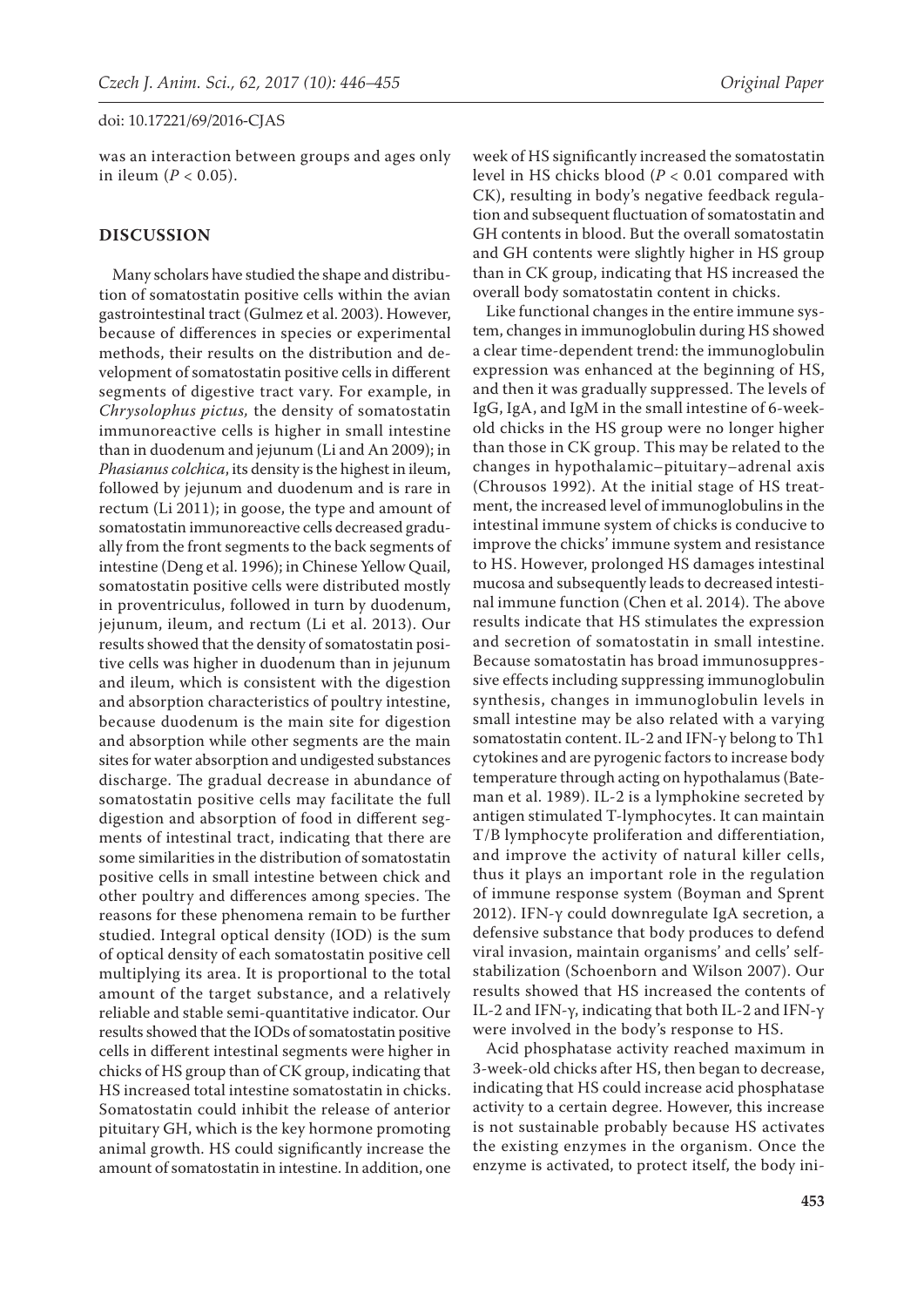tiates its feedback suppression system, leading to rapid decrease in the enzyme activity after reaching a certain level. As a biological feedback mechanism, it avoids excessive consumption of the body and stores enough enzymes to protect the body from next pathogen attack.

Lysozyme, as an important non-specific immune factor, is the material basis of phagocytic cells to kill bacteria. It can (1) reduce the release of bacterial endotoxin (Virnik et al. 1998) and decompose peptidoglycan of microbial cell wall, causing rupture of microbial cell wall and leading to the release of cell contents and cell dissolving and death (Vocadlo et al. 2001); (2) enhance phagocytic ability of macrophages and leukocytes (Krusteva et al. 1997). Therefore, lysozyme has antibacterial, antiinflammatory, and anti-viral functions, and could improve immune function, so as to assume the responsibility of body's defenses. Our results showed that HS decreased lysozyme activity in duodenum and jejunum, indicating that HS suppressed the intestinal mucosal immune function in chicks.

Under HS, the metabolic process of the body is dysregulated and accelerated, leading to increased generation of free oxygen radicals, decreased antioxidant capacity, reduced efficiency of free radical scavenging by antioxidant enzymes, accumulation of free radical species, and occurrence of lipid peroxidation (Arnaud et al. 2002). GR as an important enzyme of glutathione antioxidant enzyme system may synergically function with NADPH and plays an important role in removing endogenous free radicals, maintaining normal metabolism of free radicals and cell membrane integrity, and improving antioxidant capacity of the body (Elia et al. 2006). Somatostatin could maintain the level of non-protein thiol group in small intestine mucosa through GR, thereby preventing the occurrence of lipid peroxidation and subsequently protecting cells and intestinal mucosa from damages due to external stimuli (Wang 1984). Our results showed that HS increased somatostatin level, while decreased the GR activity in small intestine. Therefore, somatostatin cannot effectively play its protective role in intestinal mucosal cells, leading to declined antioxidant capacity and immune ability of the body.

GH can promote the proliferation of intestinal epithelial cells, increase glutaminase activity in intestinal mucosal cells, and enhance glutamine uptake and utilization, therefore facilitate the repair of intestinal mucosa (Xie et al. 2001). Our results showed that HS increased the GH content in small intestine, indicating that a self-protection mechanism has been launched in the intestine of chicks to repair the damage of intestinal mucosa through GH. HSP70 is the most conservative heat shock protein family. Thus, its expression is an important indicator to evaluate HS. HSP70 can improve stress resistance, thermal endurance, and proliferation of cells, and its level is positively correlated with heat resistance capacity (Bemardini et al. 2004). In addition, studies have shown that HSP70 can increase antioxidant capacity and inhibit lipid peroxidation to protect the intestinal mucosa damage due to HS (Gu et al. 2012). Our results showed that HS increased the HSP70 content in small intestine, indicating that HS could induce the HSP70 expression and increase the body's heat resistance, and thus protect the chick intestinal tract from damages caused by HS.

# **CONCLUSION**

HS significantly increased the expression and secretion of somatostatin in chick intestine and eventually led to the decreased content of immunoglobulins and decreased activity of acid phosphatase, lysozyme, and glutathione reductase in chick small intestine. In addition, HS evoked inflammation and improved the content of IFN-γ and IL-2 in chick small intestine, thus affecting normal development of the intestinal immune function. Moreover, GH and HSP70 of small intestine are involved in the self-protection mechanisms of intestine against HS-induced damages, where somatostatin regulation may be one of significant aspects.

# **REFERENCES**

- Arnaud C., Joyeux M., Garrel C., Godin-Ribuot D., Demenge P., Ribuot C. (2002): Free-radical production triggered by hyperthermia contributes to heat stress-induced cardioprotection in isolated rat hearts. British Journal of Pharmacology*,* 135, 1776–1782.
- Bateman A., Singh A., Kral T., Solomon S. (1989): The immune–hypothalamic–pituitary–adrenal axis. Endocrine Reviews, 10, 92–112.
- Bernardini C., Fantinati P., Zannoni A., Forni M., Tamanini C., Bacci M.L. (2004): Expression of HSP70/HSC70 in swine blastocysts: effects of oxidative and thermal stress. Molecular Reproduction and Development, 69, 303–307.
- Boyman O., Sprent J. (2012): The role of interleukin-2 during homeostasis and activation of the immune system. Nature Reviews Immunology, 12, 180–190.